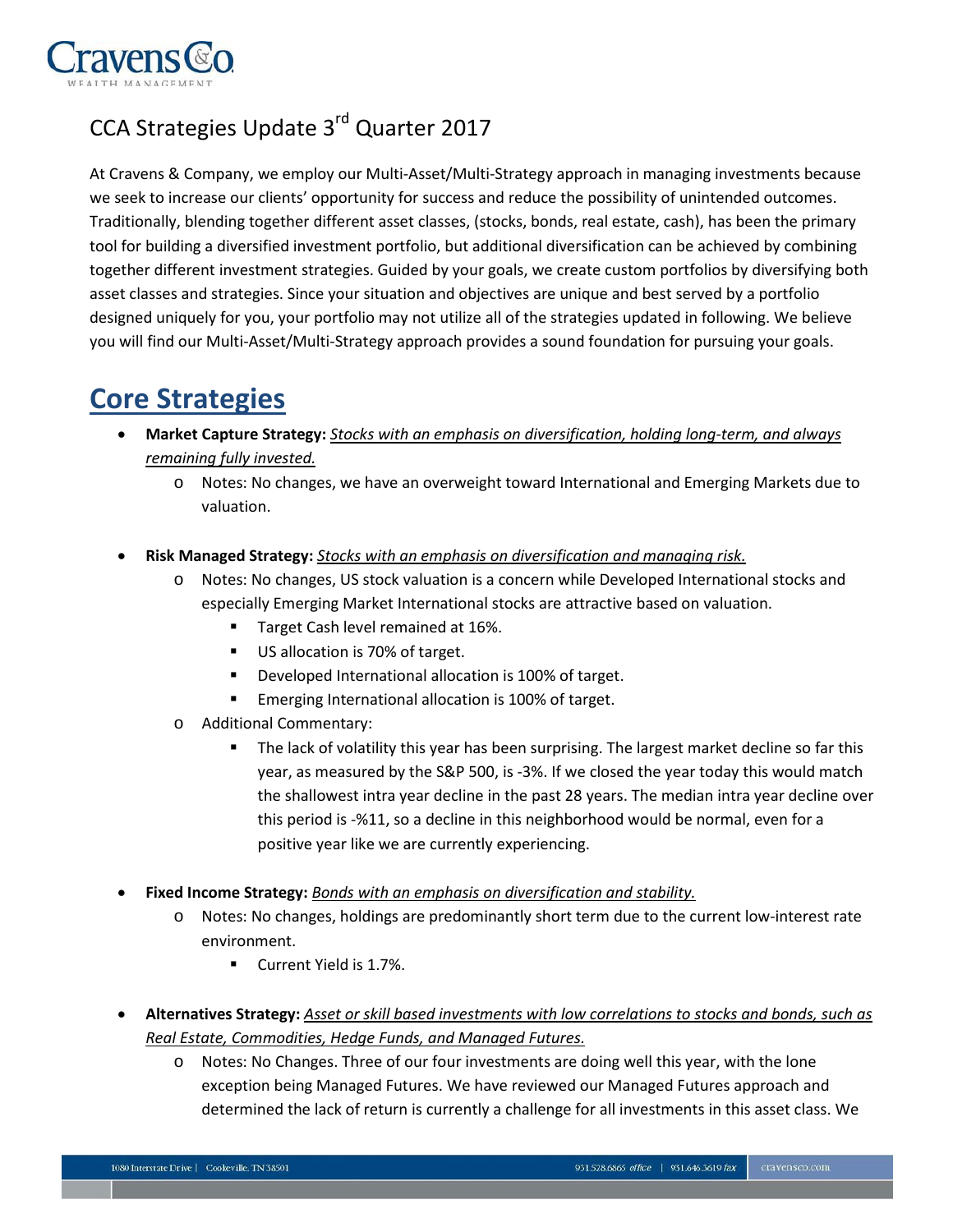feel, and history indicates, the tides will eventually shift, and this investment will provide the diversification and added return we expect when viewed over longer time frames.

## **Focus Strategies**

- **High Quality Strategy:** *Stocks with an emphasis on large companies with strong balance sheets.*
	- o Notes: We reduced our risk level with several sells. We are actively considering investments in several companies, but as of the end of the quarter have not taken that step. Our higher than normal cash allocation is also a reflection of our current concerns over market valuation.
		- Cash level increased from 8% to 19%
		- **Current Dividend Yield is 1.8%**
		- **Sold: Unilever, US Bancorp, Monsanto**
		- Reduced: Boeing, Alibaba
	- o Additional Commentary:
		- Unilever had increased due to potentially being taken over by another company.
		- Monsanto is waiting regulatory approval to be bought by Bayer AG for cash, but there is concern over the completion of this buyout.
		- **The reduction in Boeing and Alibaba was due to both having made significate gains, and** each becoming a larger part of the portfolio than we are comfortable with.
- **Dividend Income Strategy:** *Stocks and Bonds with an emphasis on current income.*
	- o Notes: We reduced our risk level with a sale but have been hesitant to reinvest. JP Morgan was sold since the stock has increased substantially in price, it no longer fits the portfolios goal of maintaining a high dividend yield. Our higher than normal cash allocation is a reflection of our current concerns over market valuation.
		- Cash level increased from 7% to 13%
		- **Current Dividend Yield is 3.9%**
		- **Sold: JP Morgan**
- **Laddered Income Strategy:** *Bonds with an emphasis on tax-free income.*
	- o Notes: No changes, holdings are balanced between short-term and long-term bonds.
		- **Current Yield is 2.4%.**
- **Energy Income Strategy:** *Energy infrastructure holdings with tax-advantaged income.*
	- o Notes: No changes, while oil prices have rebounded somewhat, the increase in bond interest rates, along with the hurricanes were headwinds this quarter.
		- Current Dividend Yield is 7.7%
- **Capital Appreciation Strategy:** *Stocks with an emphasis on leading growth companies and deep value companies. This strategy pursues higher returns while accepting higher risk.*
	- o Notes: We made a big shift in the quarter to get more conservative. So far this seems like misplaced concern, but at today's market valuations we did not want to be slow to react. The